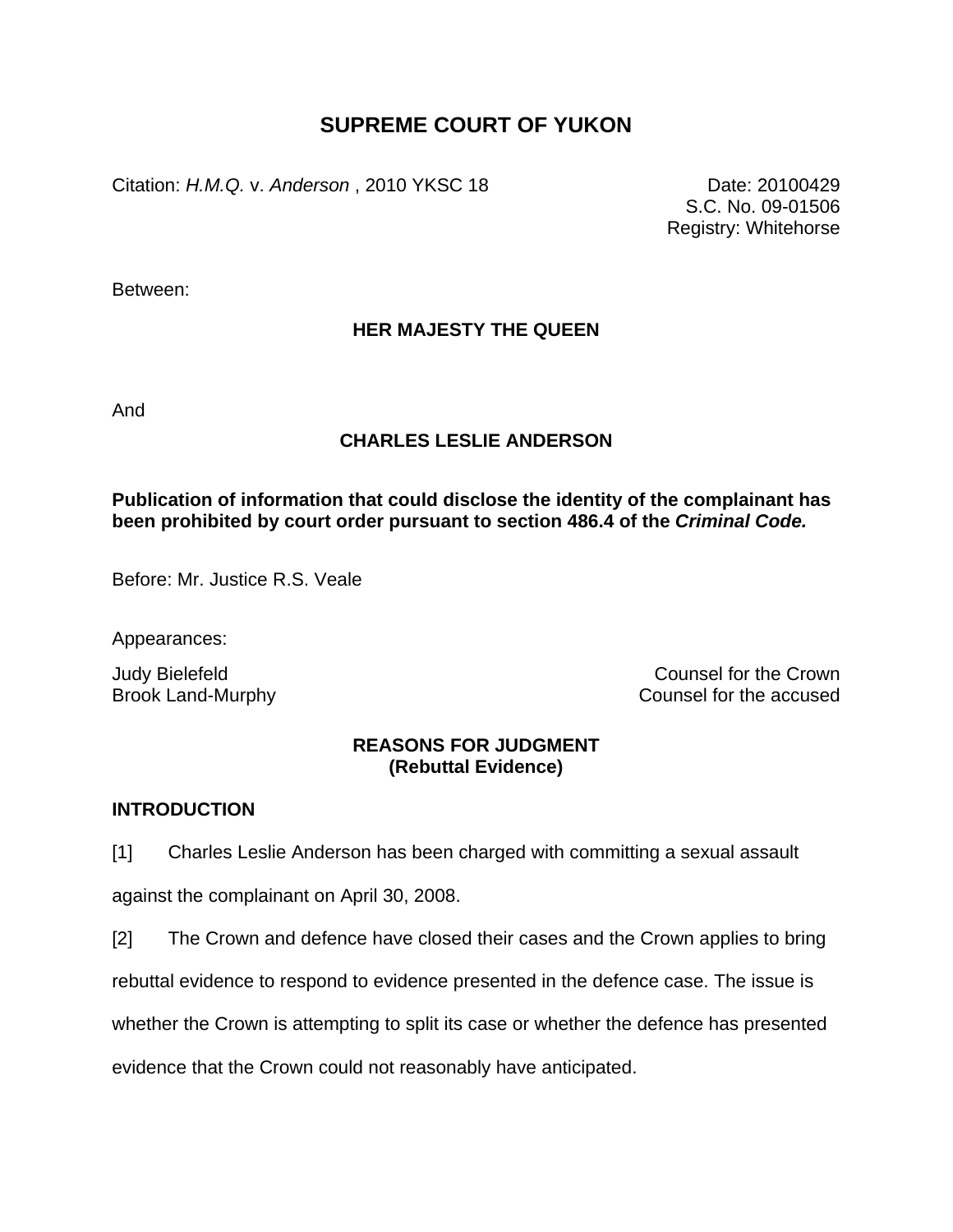[3] There is no dispute that the accused had sexual intercourse with the complainant and the trial issue is whether she consented or had the capacity to consent.

#### **BACKGROUND**

[4] To put this application for rebuttal evidence in perspective, the complainant's evidence reveals that she was drinking with girlfriends at her residence during the day of April 29, 2008. One of them was Tammy Doucette who testified that she and the complainant were subsequently driven to the local bar by Rebecca Freeman.

[5] In the evening of April 29, the complainant left the bar with the accused, who drove her to her home. The complainant testified that the last memory she had was seeing the accused seated across from her at her home after having been at the bar. She did not remember anyone else being present. When she woke up the next morning, she was alone. She was cross-examined about the presence of other persons at her home, such as Brandon Birckel and Charmaine Anderson. She denied or did not remember that there were any others present.

[6] The accused testified in great detail about a number of people at the complainant's house after she and the accused left the bar. Specifically, the accused testified that, among others, Charmaine Anderson, Rebecca Freeman and Brandon Birckel were present. He gave extensive evidence about the complainant being sexually provocative and encouraging him to have sexual intercourse with her.

[7] Charmaine Anderson is the accused's daughter. She testified that she was at a party at the complainant's residence with Rebecca Freeman and that Brandon Birckel was present that evening.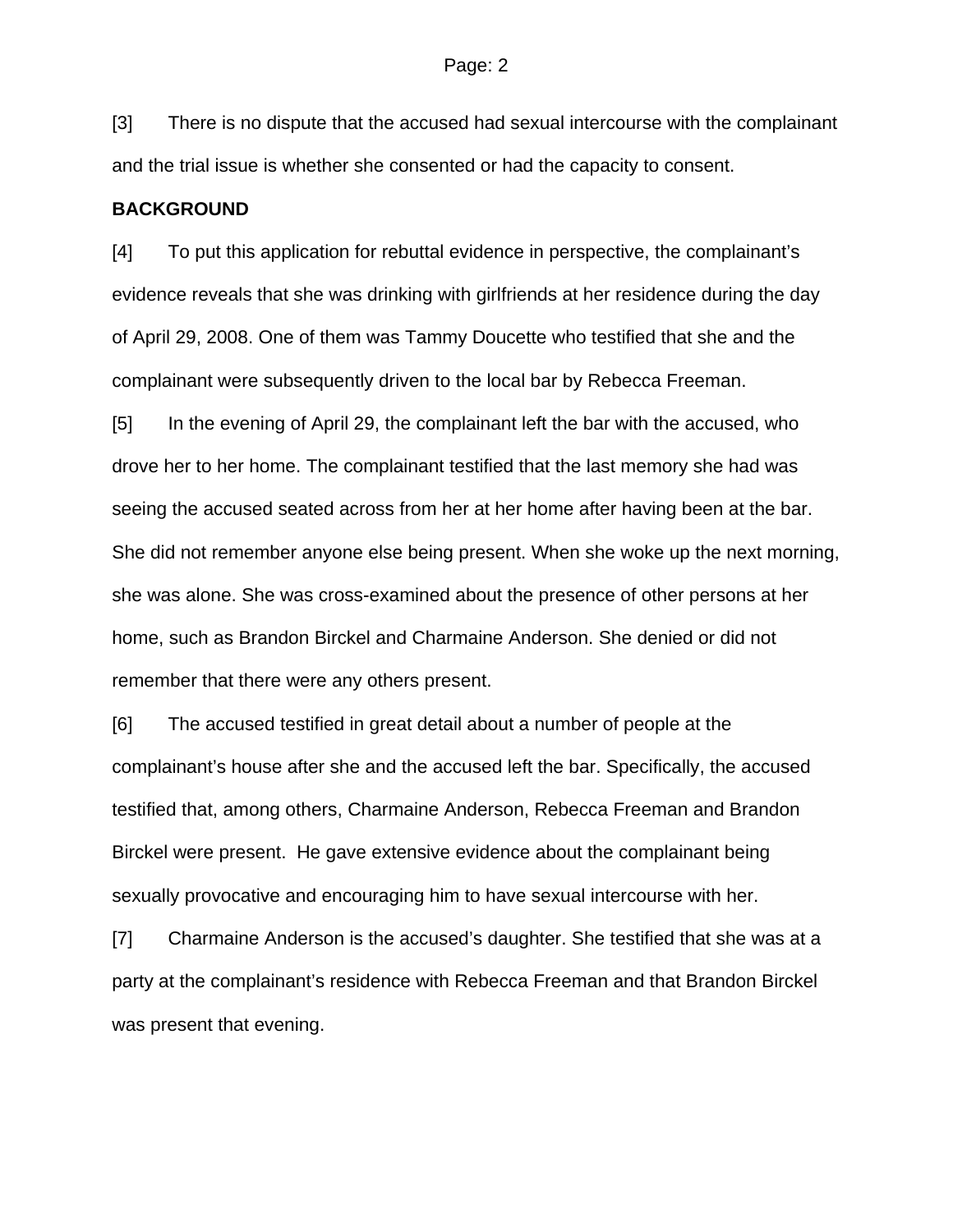### Page: 3

[8] The Crown did not call Rebecca Freeman or Brandon Birckel as part of its case. The Crown applies to call Rebecca Freeman and Brandon Birckel to give evidence to rebut the testimony that they were present, as alleged, at the complainant's residence.

[9] The Crown's disclosure revealed that on May 1, 2008, Constable Smith spoke to a person named Shawn Charlie who said that he was at the complainant's residence that evening. He also said that a person named Brandon (last name unknown), Charmaine Anderson and the accused were present that evening or early morning at the complainant's residence. However, the Crown informed the Court on the rebuttal application that its disclosure also noted that Shawn Charlie initially refused to give a statement and said "I left before anything happened", "I don't know nothing" and "I didn't see nothing". Shawn Charlie did not attend at the police station at the pre-arranged time to give his statement. Constable Smith also testified in the Crown's case that Shawn Charlie told him that Charmaine Anderson and the accused were at the complainant's residence. Constable Smith made one further attempt to get a statement from Shawn Charlie at his home, but no one answered the door.

[10] Further, the Crown was aware that Charmaine Anderson had potential evidence but that she had refused to give a statement to the police. The evidence of Charmaine Anderson was to the effect that she did not want to give a statement at that particular time but the police never returned to take a statement.

[11] The rebuttal evidence application must be placed in context. The community where the event took place is a small First Nation community with an RCMP detachment of two or three officers. The male officers had difficulty obtaining a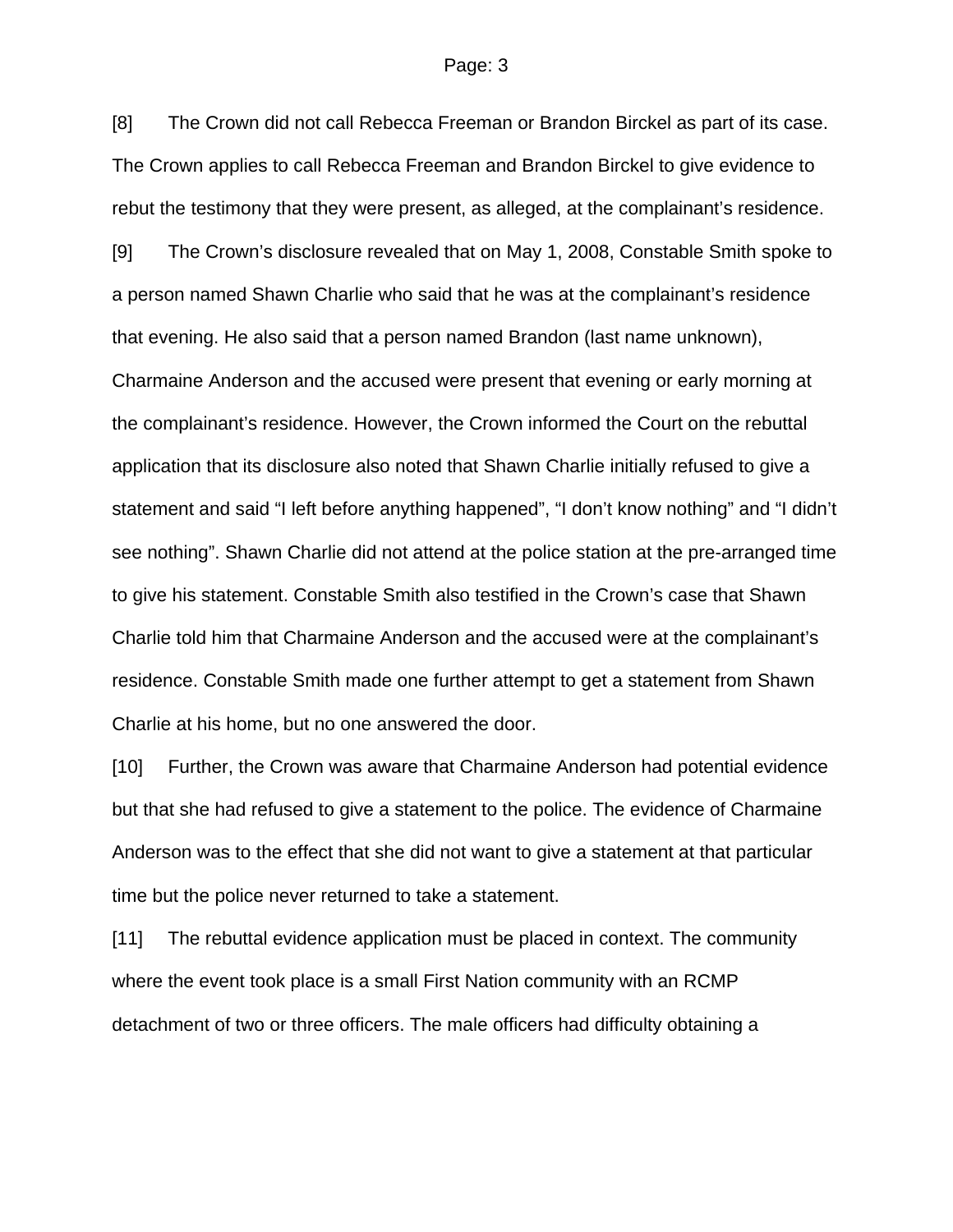statement from the complainant until a female officer was brought in from Whitehorse.

The female officer was unsuccessful in getting a statement from Charmaine Anderson.

## **THE LAW**

[12] I will summarize the general rule for rebuttal evidence set out in *R.* v. *Krause*, [1986] 2 S.C.R. 466:

- 1. The Crown is not allowed to split its case and must present all the clearly relevant evidence it intends to rely on. The reason for the rule against splitting a case is that the accused is entitled, at the close of the Crown's case, to have the full case for the Crown before responding (para. 15).
- 2. The Crown may be allowed to call evidence in rebuttal when the defence has raised a new matter that the Crown could not reasonably have anticipated. The important principle is that each party will have an equal opportunity to hear and respond to the case of the other (para. 16).

[13] I will not deal with the law of rebuttal evidence on cross-examination of the defence witnesses by the Crown because the matter in this dispute arose from the examination in chief of the defence witnesses.

[14] In *Krause*, the accused was charged with murder arising out of a stabbing incident. The Crown had in its possession a statement made to the police by the accused which was ruled admissible in a *voir dire*. However, the Crown decided not to call that evidence as part of its case. The evidence related to the accused's involvement with the police during the investigation. The accused testified about the circumstances of the offence as well as his involvement with the police during the investigation. The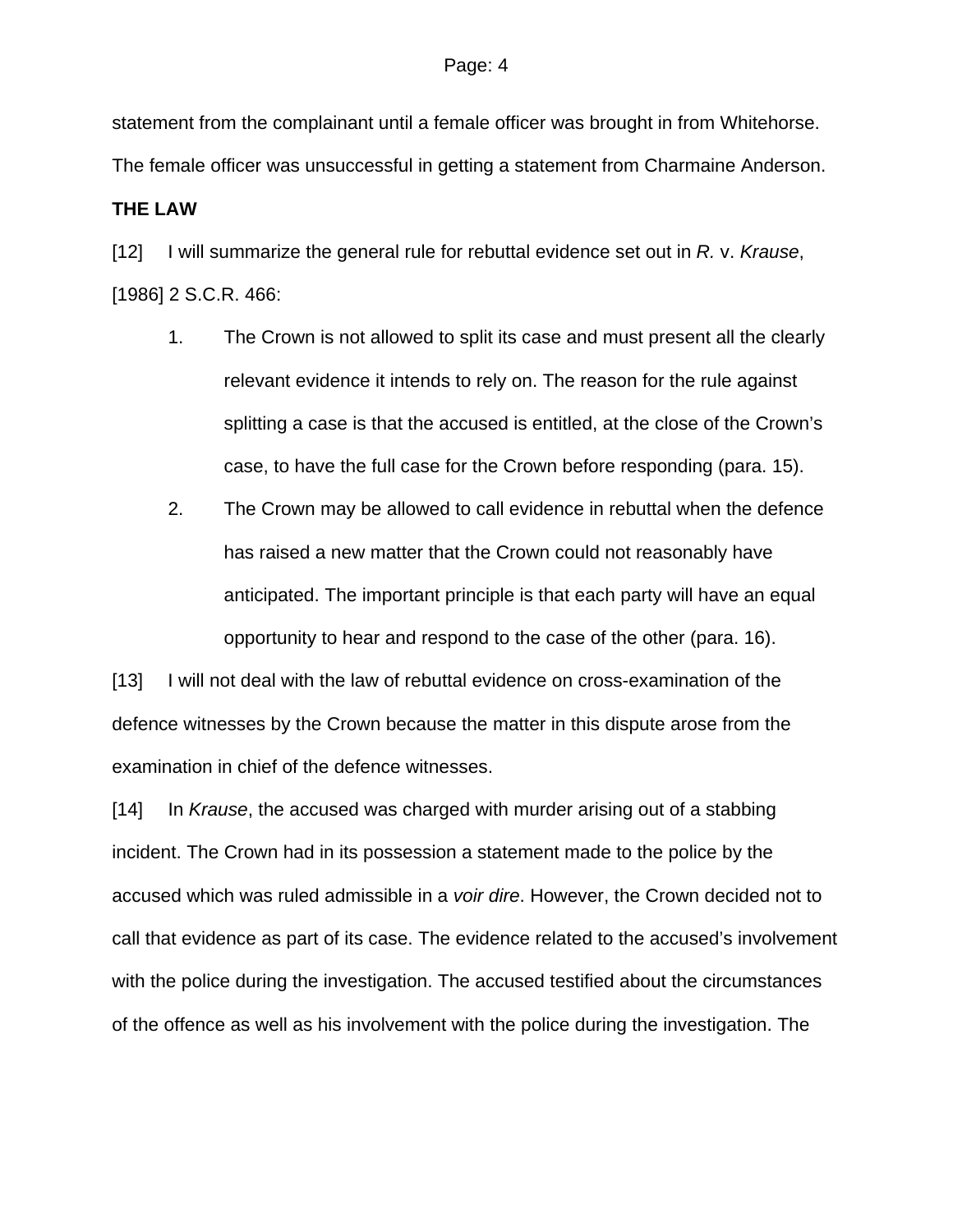#### Page: 5

Crown then cross-examined the accused extensively on his statement to the police during the investigation which did not relate to the stabbing and murder charge.

[15] The trial judge allowed the rebuttal evidence but the Supreme Court of Canada refused to allow the rebuttal evidence stating that it should have been introduced as part of the Crown's case. The rebuttal evidence was also collateral in the sense that it did not touch on the guilt or innocence of the accused (para. 21).

[16] The test for rebuttal evidence was further refined in *R.* v. *Chaulk*, [1990] 3 S.C.R. 1303. In that case, the accused raised the defence of insanity and the trial judge permitted the Crown to present rebuttal evidence on the insanity issue. The Supreme Court of Canada found that the trial judge was correct for the following reasons:

- 1. There is a corollary principle that the Crown does not have to adduce evidence to challenge a defence that an accused might possibility raise (para. 119).
- 2. Rebuttal evidence is restricted to evidence to meet new facts introduced by the defence (para. 119).
- 3. Although the Crown may have some anticipation that a certain defence will be raised or the defence may give some indication of its defence in cross-examination, the Crown cannot be expected to adduce evidence of a defence that may possibly be raised (paras. 119 and 120).
- 4. To ensure that the defence is not prejudiced by the rebuttal evidence, it may be given the opportunity to present surrebuttal evidence, i.e. the calling of evidence by the defence to meet the Crown's rebuttal evidence.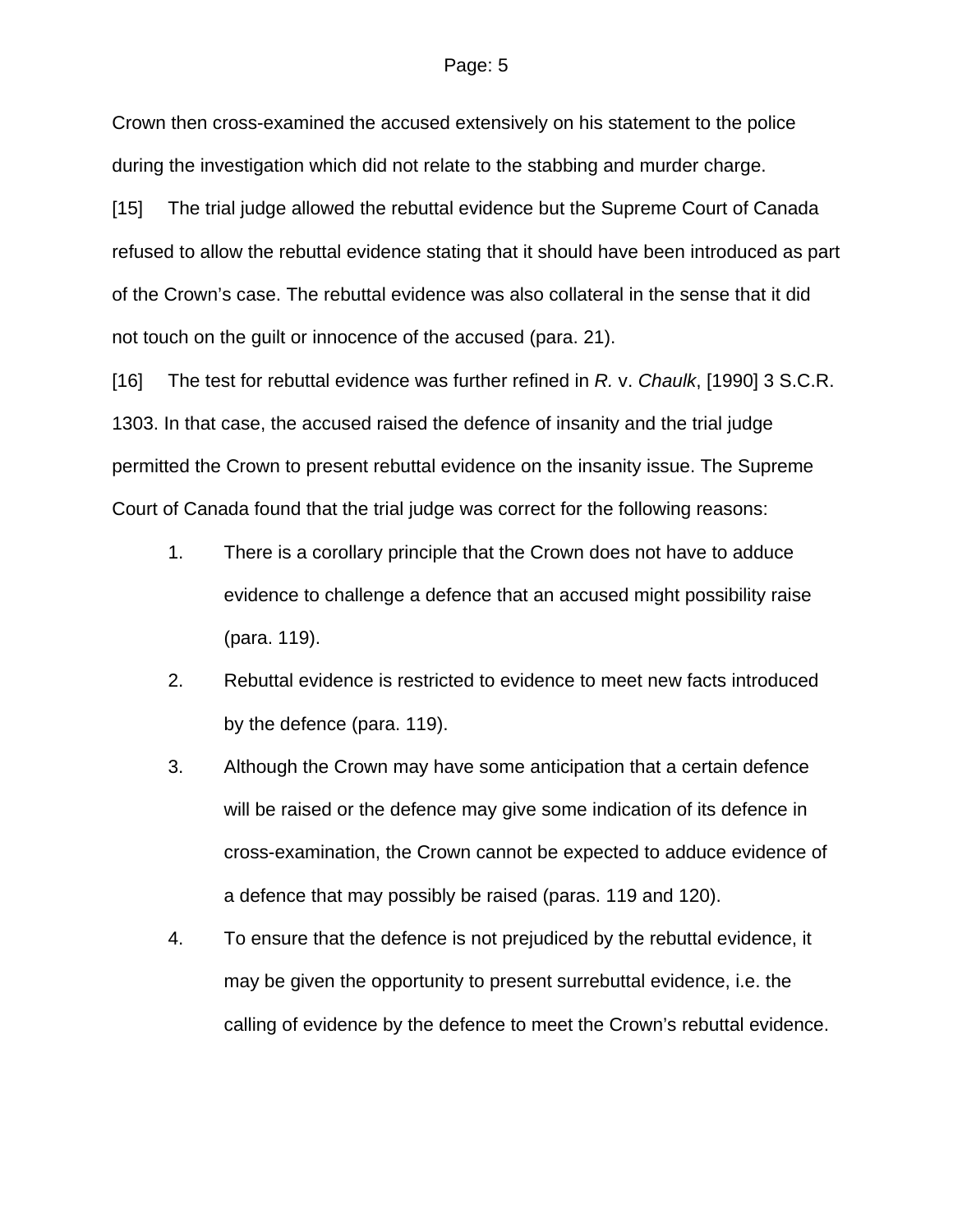[17] Also in *Chaulk*, the Supreme Court of Canada quoted with approval at para. 118,

the following statement in *R.* v. *Drake* (1970), 1 C.C.C. (2d) 396 at 397:

"There is a well-known principle that evidence which is clearly relevant to the issues and within the possession of the Crown should be advanced by the Crown as part of its case, and such evidence cannot properly be admitted after the evidence for the defence by way of rebuttal. In other words, the law regards it as unfair for the Crown to lie in wait and to permit the accused to trap himself. The principle, however, does not apply to evidence which is only marginally, minimally or doubtfully relevant." (my emphasis)

[18] This principle was confirmed in the Ontario Court of Appeal in *R.* v. *G.P.*, [1996] O.J. No. 4286 (C.A.), at paras. 22 and 23.

[19] In *R.* v. *Aalders*, [1993] 2 S.C.R. 482, the accused was convicted of first degree murder. In a statement to the police, the accused admitted that he had stolen money from the victim and the residence. At trial, in cross-examination, the accused said some of the money came from his welfare allowance. The Crown was allowed to adduce rebuttal evidence from welfare authorities that the accused never received social assistance and his application had been refused. The majority in the Supreme Court of Canada said the following:

- 1. The crucial question for admission of rebuttal evidence is whether the evidence "related to an essential issue which may be determinative of the case". If the Crown could not have foreseen that such evidence would be necessary, it is generally admissible (para. 37).
- 2. While the Crown cannot split its case and put in evidence on a purely collateral issue, it would be wrong to deprive the trier of fact of important evidence relating to an essential element of the case (para. 38).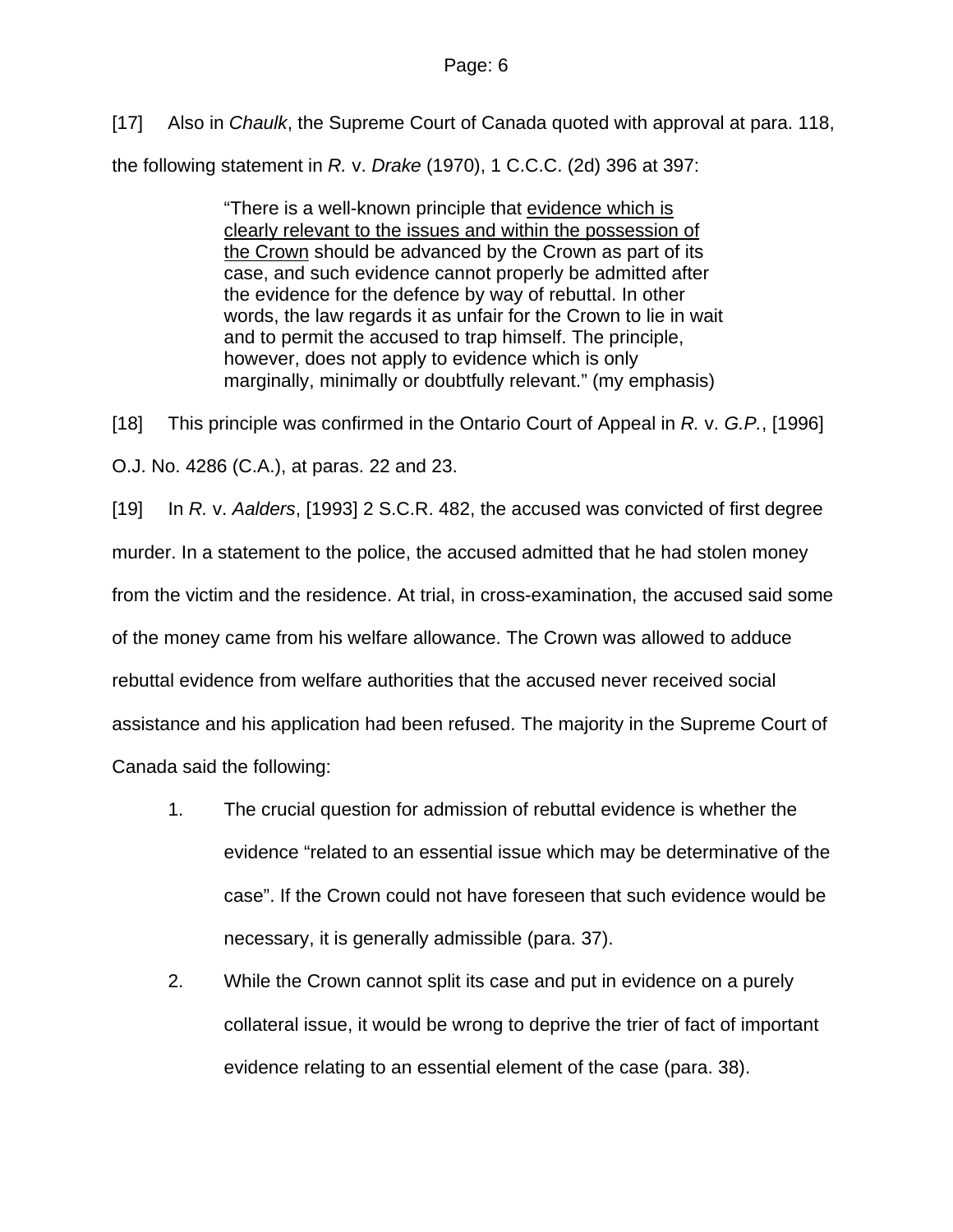[20] I conclude from the case law that when the Crown is in possession of evidence, as in *Krause*, that is clearly relevant, it would be well-advised to present the evidence rather than risk an adverse ruling on a rebuttal evidence application. Nevertheless, the Crown does not have to call evidence to anticipate the defence where it may be "possibly raised" either from an indication of the defence or by way of defence crossexamination of Crown witnesses.

### **ANALYSIS**

[21] The distinguishing feature in the case at bar is that the Crown did not have evidence in its possession about a party or persons present at the complainant's residence after she was driven home by the accused. The complainant herself testified that it was just the accused. In cross-examination, she denied or did not remember that others were there or that there was a party at her residence after the accused drove her home from the bar.

[22] However, it is clear that the Crown had some verbal information that Brandon Birckel and Charmaine Anderson were present at the complainant's residence in the evening of April 29 or the early morning of April 30, 2008. While it cannot be said that the Crown was unaware of the issue that others may have been present at the complainant's residence, the police had been unable to obtain statements confirming it. There is no indication that the police were aware that Rebecca Freeman was at the complainant's residence later that evening although they were aware that she had driven the complainant and Tammy Doucette to the bar earlier that day.

[23] The issue of a party with a number of other people present at the complainant's residence, although raised in cross-examination of the complainant, did not become a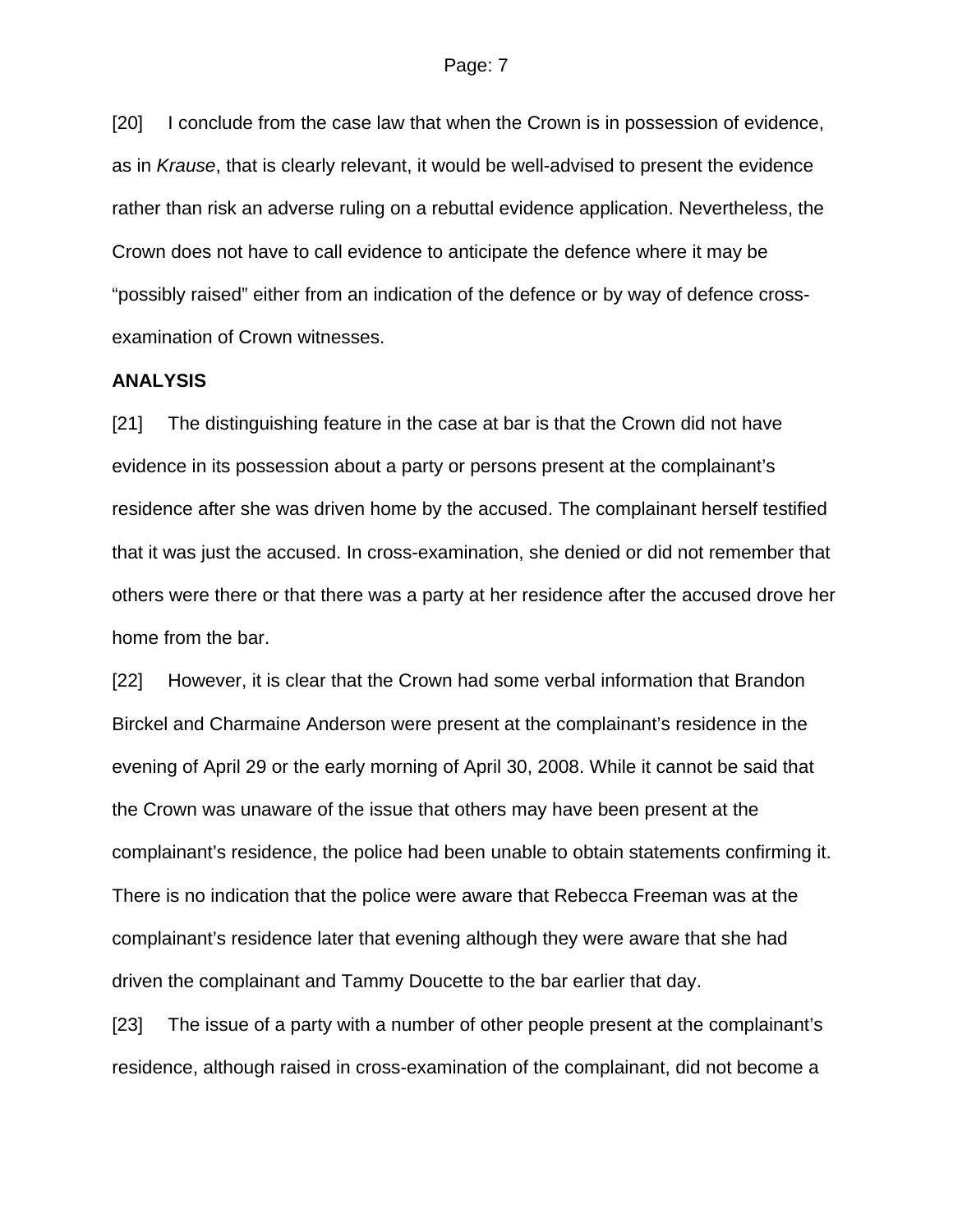#### Page: 8

significant element of the case until the accused and his daughter testified. The accused, in particular, gave an extensive narrative about who was present and when while alleging that a sexually provocative complainant was encouraging him to have sexual intercourse with her.

[24] Defence counsel submits that the Crown should have reasonably anticipated this evidence in the course of their investigation, implying that the police investigation was not very diligent. While it is true that the police were aware of further information about other people at the complainant's residence, they did not ignore the evidence but attempted to confirm it in a statement. They were not successful and I am not going to enter the arena to determine how many attempts should be made by the police to get a statement from a witness. There is no suggestion that the police were turning a blind eye to potentially relevant evidence.

[25] More importantly from the Crown's perspective, there was no witness statement to verify the verbal information given to the police and the Crown cannot be expected to call evidence that it did not have. Disclosure was made to the defence as required, but that unsubstantiated verbal information did not require the Crown to call the witnesses, who would not co-operate in giving a statement, on the speculative possibility that the defence would make the allegation of other people at the complainant's residence a significant part of the defence case. This is not a case of the Crown lying in wait with evidence that it did not present in an attempt to trap the accused. The Crown is not attempting to split its case but rather responding to evidence introduced by the defence. The Crown does not have to address in its case every possible avenue of evidence that the defence may pursue. It would be unfair to not allow the Crown to respond to the